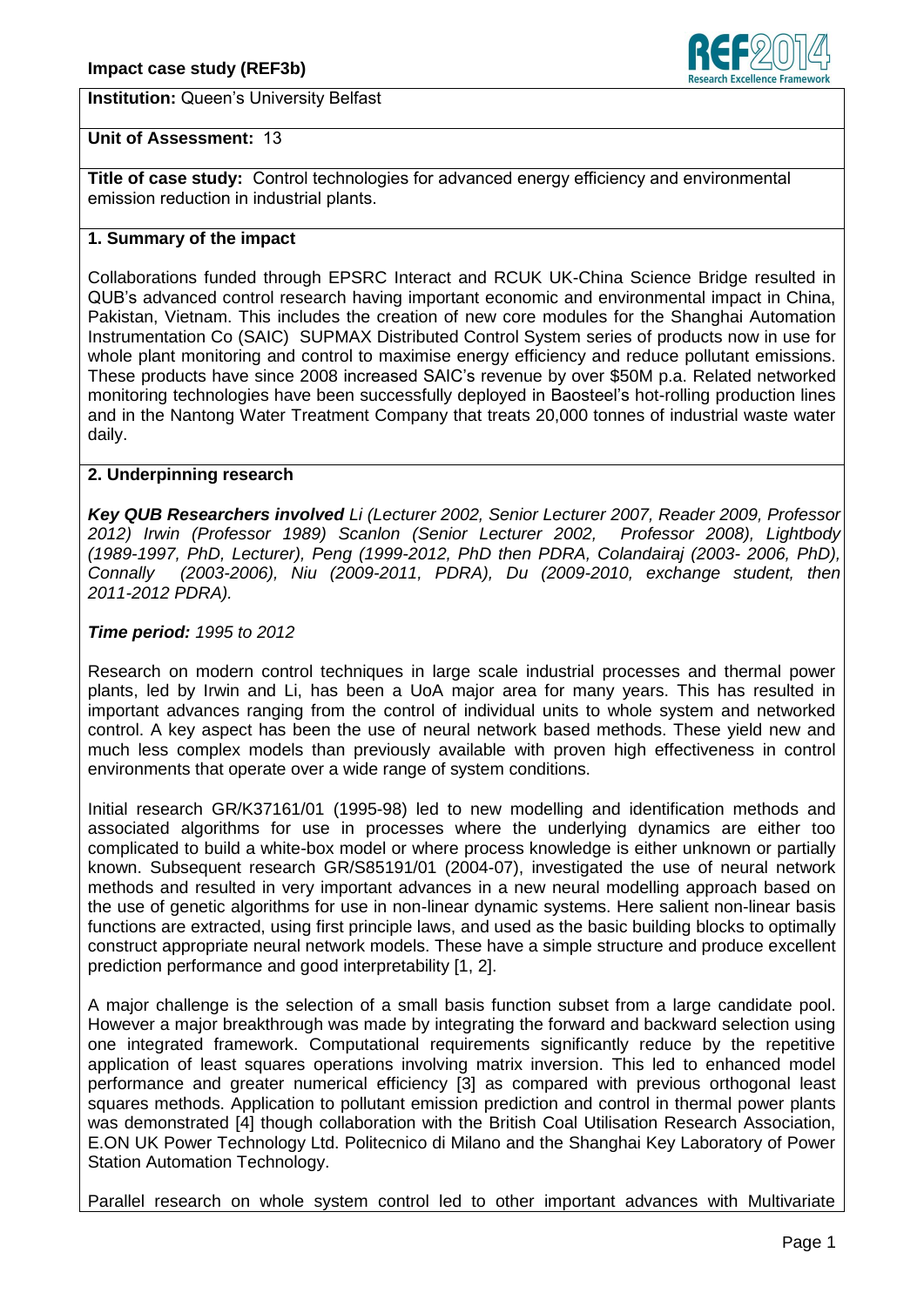

Statistical Process Control (MSPC) theory being applied to non-linear dynamical process monitoring [5]. This led to new MSPC monitoring software tools that were subsequently developed commercially. An important related challenge is the control of large scale systems where units are geographically distributed and connected via various communication networks. Research in this area EP/F00477X/1 resulted in new wireless network control technologies and a new and verified Simulink co-simulation tool for the IEEE 801.11 protocol. This uses a novel approach to adapt sampling interval based on an 'a priori', static sampling policy and assures control stability - in a mean square sense - by using discrete-time Markov jump linear system theory. In addition, a new inverse Gaussian model for the statistical distribution of network induced delays was created [6].

### **3. References to the research**

The six publications covering/underpinning this research are listed below. These have undergone rigorous peer review and the research funded through the externally peer-reviewed external grants shown. The three highlighted papers\* are indicative of the quality underpinning the research.

*IEEE Transactions on Automatic Control* publishes high-quality papers and technical notes on the theory, design and applications of control engineering. Current Impact factor is 2.11. *Control Engineering Practice*, published by Elsevier is a Journal of IFAC, the International Federation of Automatic Control*.* It publishes papers which illustrate the direct application of control theory. Current Impact factor 2.03. *IET Control Theory & Applications* is devoted to control systems in the broadest sense, covering new theoretical results and the applications of new and established control methods. Current Impact factor 1.

(1) P. Connally, K. Li, G. W. Irwin. "Integrated Structure Selection and Parameter Optimisation for Eng-genes Neural Models", Neurocomputing, Vol. 71, No 13-15, 2964-2977, 2008. DOI: [10.1016/j.neucom.2007.06.005](http://dl.acm.org/citation.cfm?id=1401329) .

(2) Peng, J, Li, K, Thompson, S and Wieringa, P A. "Distribution-based Adaptive Bounding Genetic Algorithm for Continuous Optimisation Problems" (2007). Applied Mathematics and Computation, Vol. 185, pp 1063-1077, 2007. DOI: [10.1016/j.amc.2006.07.022](http://www.sciencedirect.com/science/article/pii/S0096300306008307) .

\*(3) Li, K, Peng, J and Irwin , G. "A fast nonlinear model identification method" (2005), IEEE Transactions on Automatic Control, vol. 50, no. 8, pp 1211-1216, August 2005. DOI: [10.1109/TAC.2005.852557](http://ieeexplore.ieee.org/xpl/abstractAuthors.jsp?arnumber=1492567) . Paper has currently received 113 citations, Scopus.

\*(4) K. Li, S. Thompson, J. Peng. "Modelling and prediction of NOx emission in a coal-fired power generation plant" (2004). Control Engineering Practice, Vol. 12, 707-723, 2004, Pergamon. DOI: [10.1016/S0967-0661\(03\)00171-0.](http://www.researchgate.net/publication/222882119_Modelling_and_prediction_of_NOx_emission_in_a_coal-fired_power_generation_plant) Paper has currently received 44 citations, Scopus.

(5) Hartnett, M., Lightbody, G. and Irwin G.W. "Chemometric techniques in multivariate statistical modelling of process plant" (1996). Analyst, Royal Society of Chemistry, June 1996, Vol. 121, pp. 749-754. DOI: [10.1039/AN99621007496.](http://pubs.rsc.org/en/Content/ArticleLanding/1996/AN/an9962100749#!divAbstract)

\*(6) Colandairaj, J, Irwin, G W and Scanlon, W G. "Wireless networked control systems with QoSbased sampling" (2007). IET Control Theory Appl. (formerly published as IEE Proceedings Control Theory & Applications), vol. 1, no. 1, pp 430-438, January 2007. DOI: [10.1049/iet-cta:20050519.](http://ieeexplore.ieee.org/xpls/abs_all.jsp?arnumber=4079601) Paper has currently received 62 citations, Scopus.

# **Research Grant funding**

**UoA Academics** George W Irwin (Professor - PI),

**UoA Funding** EPSRC GR/K37161/01 "ROPA: Performance Enhancement of Complex Industrial Processes by Online Auditing and Prediction", Mar 1995 to Feb 1998, £106K.

**UoA Academics** Kang Li (Professor - PI),

**UoA Funding** EPSRC GR/S85191/01 "Eng-genes: a new genetic modelling approach for real-time operation and control of engineering systems", May 2004 to August 2007, £124K

**UoA Academics** George W Irwin (Professor - CI),

**UoA Funding** EPSRC EP/F00477X/1 "Wireless Interconnectivity and Control of. Active Systems (WICAS)", Dec 2007 to Nov 2008, £97K.

**UoA Academics** George W. Irwin (Professor, CI), Kang Li (Professor - CI),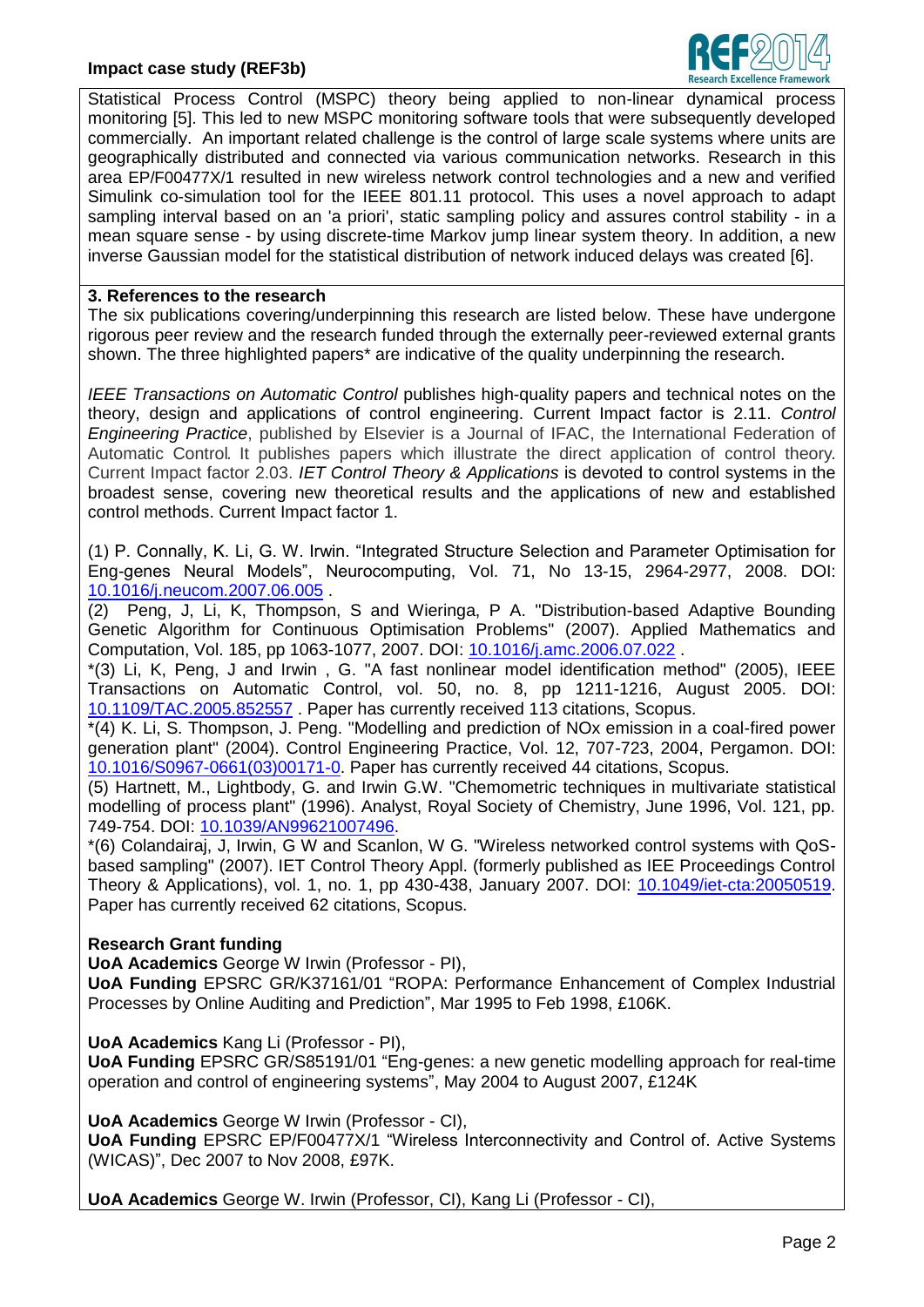

**UoA Funding** EPSRC EP/C004884/1 "INTERACT: Establishing New Research Links with Chinese Universities and Chinese Academy of Science", April 2005 to May 2006, £18K.

**UoA Academics** George W. Irwin (Professor, PI), Kang Li (Professor - CI), **UoA Funding** RCUK EP/G042594/1 "UK-China Bridge in Sustainable Energy and Built Environment", Sept 2009 to August 2012, £860K.

### **4. Details of the impact**

The research described facilitated major QUB led UK-China collaborations funded through (a) the EPSRC Interact Scheme (2005-2006) and (b) the RCUK UK-China Science Bridge project (2009- 2012). These activities created important links between QUB, Shanghai University, Shanghai Automation Instrumentation Co (SAIC) and Baosight and led to the creation of new joint twinned laboratories on energy and automation at both QUB and at the Key Laboratory for Power Station Automation Technology at Shanghai University<sup>1</sup>. QUB's activities have focused on proof-ofconcept testing and technology transfer based on the advanced control technologies described, as well as training programmes and thematic workshops, involving UK and Chinese project partners. This led to extensive staff, student and knowledge transfer exchange and further research on the deployment of this new technology in industry.

At SAIC these activities led to the creation of new core modules that have since been incorporated into the company's SUPMAX distributed control system (DCS) series of commercial products, the first of its kind manufactured in China. This has included incorporating QUB's identification and optimisation techniques [1-3] into a networked self-learning control module. This takes the form of an advanced PID self-tuning software package that is part of the Distributed Processing Unit, with this being used for both unit and plant-wide control. In addition, the networked control techniques described [6] have been used to develop a new wireless handset manipulator to improve operation flexibility. A novel Profibus-DP to Ethernet protocol converter has also been developed that significantly improves the communication and control capacity of the SUPMAX products.

SUPMAX DCS has now been used in several major projects for whole plant monitoring and control to maximise energy efficiency and reduce pollutant emissions. In particular, it has been used in the Nantong Waste incineration thermal power generation plant to monitor the whole plant and to control three large circulating fluidised bed waste incinerators. These process 1,500 tonnes of solid waste daily and supply 120 tonnes per hour of steam to nearby companies supplying 200M KWh to China's national grid annually. This plant is now a showcase in China for municipal solid waste incineration/co-generation.

SUPMAX DCS products have also been successfully used in other plants in China as well as in Vietnam, Pakistan and other developing countries where energy efficiency and environmental protection is essential for sustainable development. These showcase projects have led to significant energy savings and environmental protection, with ensuing societal impact. The introduction of these products has also enhanced SAIC's revenues<sup>2</sup> by over US \$50M p.a. i.e. also has had significant economic impact.

The Multivariate Statistical Process Control MSPC techniques [5] and the wired/wireless networked monitoring and control systems created [6] have also been developed, successfully tested and deployed in the hot-rolling production lines of the Baosteel Group. These have been used for condition monitoring, fault-diagnosis, and information management<sup>3</sup>, as well as in the Nantong Water Treatment Co. which treats 20,000 tonnes of industrial waste water daily for the Rugao industrial development zone. The Zhejiang Ninghai and Shanghai Caohejing power stations have also benefitted from the UoA's technology [1-4] using the technology to control, flow rate, pressure and temperature in hydrogen-cooled oil pipeline pressure systems as well as in a 1000MW pulveriser system. Again this has resulted in significant improvements in energy efficiency and control performance.

This impact has led in 2009 to the award of second prize for "Science and Technology Progress" at